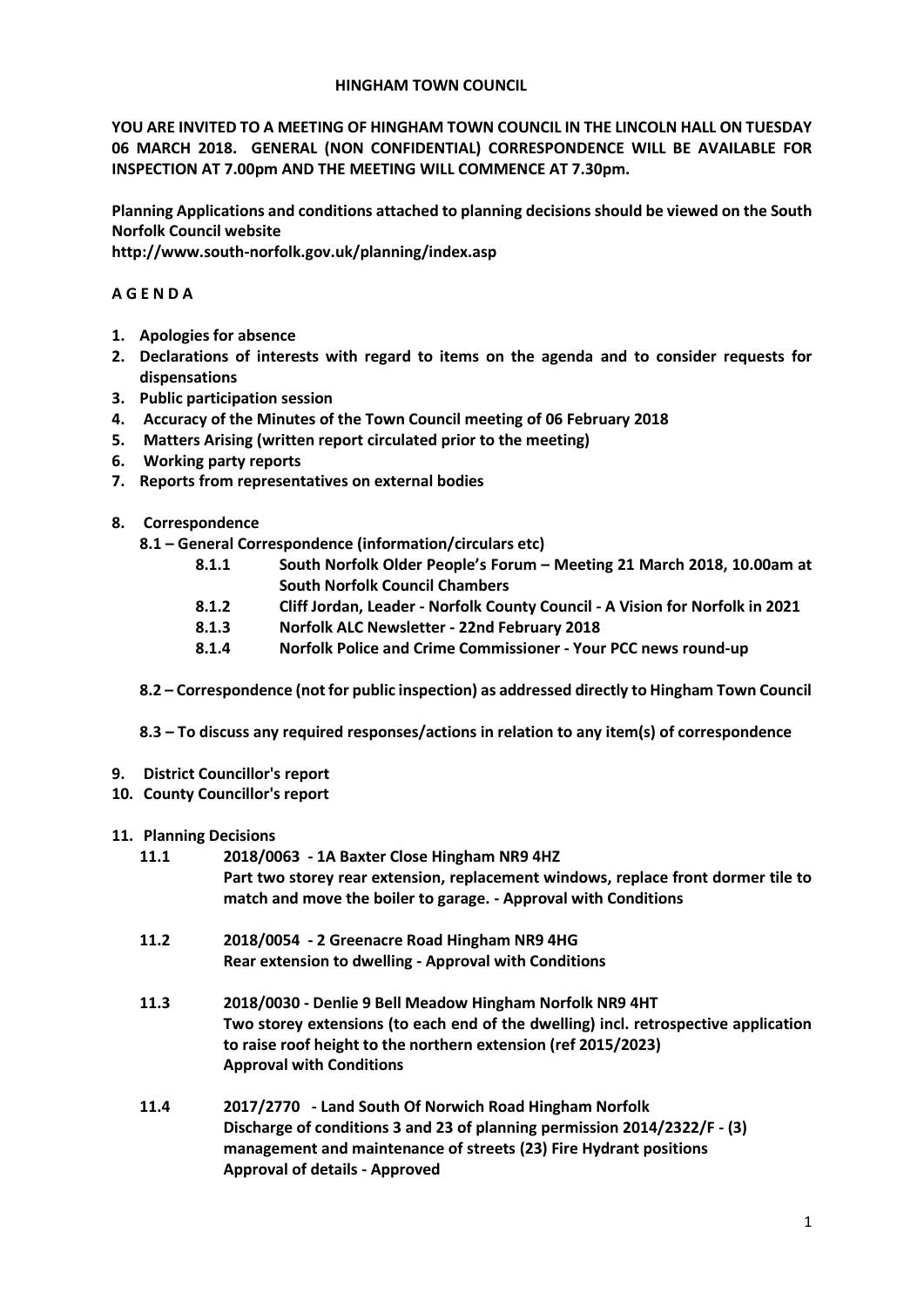# **12. Planning Applications**

**(as notified by SNC for consultation)**

- **12.1 2018/0427 - Lyngwhite Cottage Attleborough Road Hingham NR9 4NH Two storey extension to provide bedroom and dining room**
- **12.2 2017/2330 Amended Application - Engineering Works Watton Road Hingham Norfolk NR9 4NN**

*(other applications where the Town Council is not a consultee) ……*

- **13. To receive an update/discuss responses received from Norfolk County Council Highways regarding the siting of A boards on the highway and wheelchair accessibility/pavement issues**
- **14. To discuss /agree a budget for the replacement Oak trees required for the Fairland**
- **15. Proposal to request that Ravencroft Tree Services undertake a Tree survey**
- **16. To discuss/ agree maintenance of the Lincoln Hall/Library access driveway**
- **17. To discuss the Greater Norwich Local Plan consultation and discuss/agree any response to be made by the Town Council**
- **18. To receive an update on the refurbishment of the Public Toilets and proposal to arrange the necessary insurance.**
- **19. To discuss concerns from residents of Greenacre Road regarding the "access only" signage being ignored.**

**FINANCE**

**20. A reminder of the date for the next meeting of Finance Committee, 20th March 2018**

### **21. Accounts for Payment**

| <b>ACCOUNTS FOR PAYMENT 06 March 2018</b> |                                   |                                 |
|-------------------------------------------|-----------------------------------|---------------------------------|
| <b>TOTAL</b>                              | <b>PAYEE</b>                      | <b>DETAILS</b>                  |
| £732.17                                   | <b>D RAMM</b>                     | WAGES (726.18)                  |
|                                           |                                   | <b>Binbags (2.99)</b>           |
|                                           |                                   | Toilet cleaning products (3.00) |
| £694.74                                   | A DOE                             | WAGES                           |
| £5,250.00                                 | HINGHAM PLAYING FIELD ASSOCIATION | <b>SEWER REAIRS (CIL)</b>       |
| £625.81                                   | <b>EON</b>                        | STREET LIGHT ENERGY             |
| £115.31                                   | <b>XEROX FINANCE</b>              | <b>PRINTER RENTAL</b>           |
| £294.19                                   | K AND M LIGHTING SERVICES LTD     | MAINTENANCE CONTRACT            |
| £2,852.27                                 | <b>TTSR LTD</b>                   | <b>GRASS CUTTING</b>            |
| £20.00                                    | COMMUNITY ACTION NORFOLK          | <b>MEMBERSHIP</b>               |
|                                           |                                   |                                 |
| £10,584.49                                | <b>TOTAL</b>                      |                                 |
|                                           |                                   |                                 |

- **22. 'Exclusion of the Press and Public under the Public Bodies (Admission to Meetings) Act 1960 to discuss the following matters:'**
- **23. To consider any quotations received the position of Internal Auditor for year end 2017/18**

Alison Doe - Town Clerk

#### **01 March 2018**

**Any planning applications and correspondence received after the publication of this notice may also be discussed.**